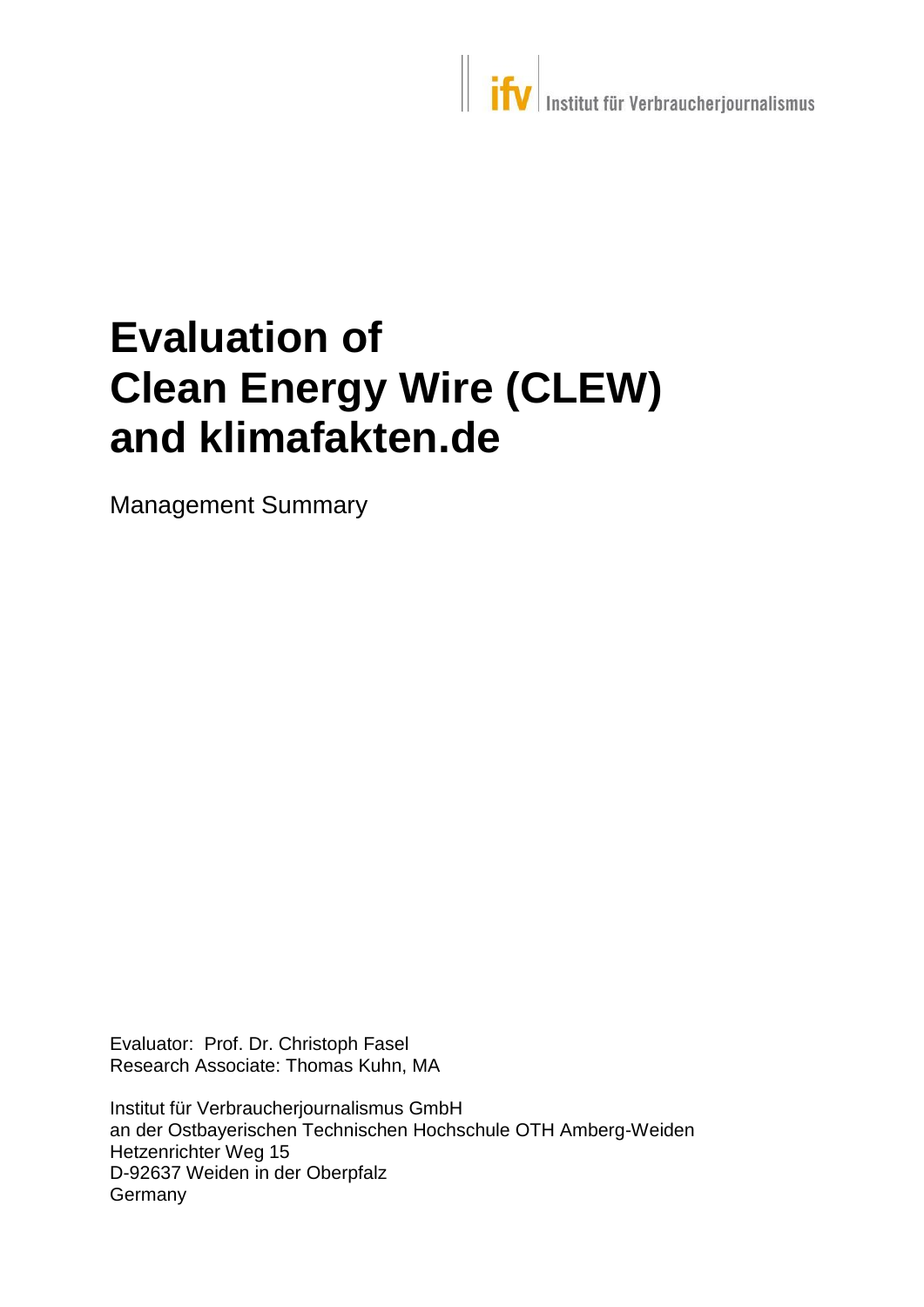### **Background**

In 2013, Stiftung Mercator and the European Climate Foundation initiated the **Clean Energy Wire (CLEW)**. CLEW is an independent, not-for-profit information and media service for international journalists and the interested public that produces journalistic content about the energy transition in Germany.

The project is based on the observation that the success of the energy transition in Germany also depends on its external perception. CLEW intends to be the central contact point for journalists reporting on the energy transition in Germany, aiming to provide expert contacts, thorough analyses of the current state of play of the political debate and significant facts and figures on Germany's energy policies in a balanced and non-partisan manner, thereby supporting quality journalism on this issue.

CLEW was established as an independent operational division of the Smart Energy for Europe Platform (SEFEP) gGmbH. In addition, **klimafakten.de** was integrated into SEFEP's institutional framework. Klimafakten.de aims to inform about the fundamentals of climate sciences, to provide factbased responses to sceptical questions about climate change and to point to the societal and economic effects of climate change in Germany, thus anchoring scientific facts on climate change in public debates and supporting informed media reporting.

Fifteen months after the joint inception of CLEW and klimafakten.de, Stiftung Mercator has commissioned an evaluation to assess whether the projects have successfully met the demand for a) a well-functioning information service for all topics surrounding the energy transition in Germany and b) an easy-to-understand knowledge base on climate change, and whether there continuous to be a need for their services.

## **Methodology**

The evaluation team made use of the following methods:

- qualitative content and language analysis of selected texts, using the 63 language criteria defined by the Institute of Consumer-Journalism at the East-Bavarian University of Applied Sciences Amberg-Weiden;
- background interviews with stakeholders from media, government, foundations and the energy industry;
- quantitative online survey among 237 European business journalists (23 respondents, response rate: 9,7%);
- analysis of statistical data (e.g. number of website users, participants in events, downloads of reports)
- desk research on the current state and future prospects of journalism.

## **Main findings**

#### **Finding number 1:**

There is an increasing need for the services provided by CLEW and klimafakten.de. When the projects were approved, media outlets worldwide already witnessed a deteriorating financial basis and, consequently, a drop in editorial capacities to properly research, select and present complex facts.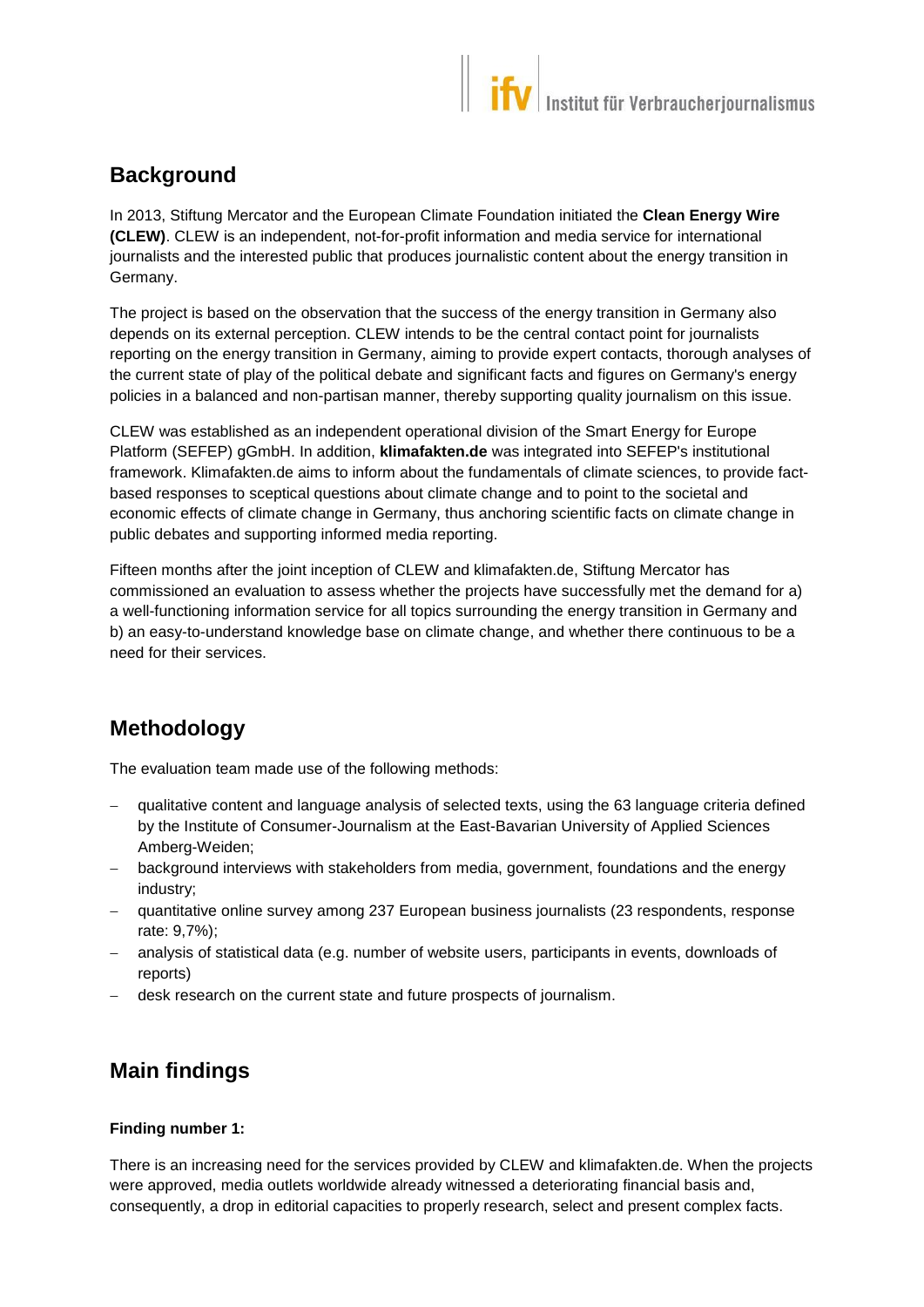The state of journalism has worsened in recent years which has negative effects on the coverage of essential, but rather complex topics like climate change and the energy transition. CLEW and klimafakten.de meet the demand for balanced and for well-researched information on these topics.

#### **Finding number 2:**

Many countries are increasingly interested in the progress of the energy transition in Germany. With its services, CLEW successfully supports international journalists in reporting competently and accurately on the energy transition, thereby contributing to a better understanding for this complex topic.

#### **Finding number 3:**

CLEW has developed a comprehensive portfolio of high-quality services (news digest, dossiers and factsheets on different energy policy topics as well as expert and publication lists; journalist trips and workshops) and, after a short period of time, serves key journalistic players worldwide – including many opinion leaders in the international media – with credible information on the energy transition in Germany. CLEW's activities are rated very positively. The number of users of CLEW's services are growing steadily. Within 14 months, more than 70,000 users have studied the 18 dossiers on cleanenergywire.org, worked with the 50 factsheets, used the 180-strong expert database and read over 100 news stories. Nearly 300 briefing subscribers rely on the daily news round-up. Around 180 journalists from over 30 countries have personally taken part in briefings, short workshops and seven major research trips.

#### **Finding number 4**

The scientific analysis of the journalistic content as well as the interviews and surveys conducted in this evaluation show without exception that the quality of the services provided by CLEW is remarkably high. All international journalists interviewed for this evaluation praise CLEW's services as helpful and important to their professional work. Many international journalists call for an expansion of CLEW's activities.

#### **Finding number 5**

CLEW's approach of supporting a differentiated media coverage of the energy transition in Germany via the provision of balanced and well-researched information works effectively. The journalist workshops and the information provided in different types of texts contribute to an improved quality of coverage in international media regarding Germany's energy policy. Due to the research trips and workshops, a growing network of international journalists and multipliers has been established.

#### **Finding number 6**

Due to its confirmed editorial independence, the absence of any partisanship and the high quality of its services, CLEW has rapidly established itself as a trusted source of information. As one journalist from a major international news outlet finds in the evaluation: "In CLEW we trust!" International quality media increasingly quote or provide links to CLEW's articles.